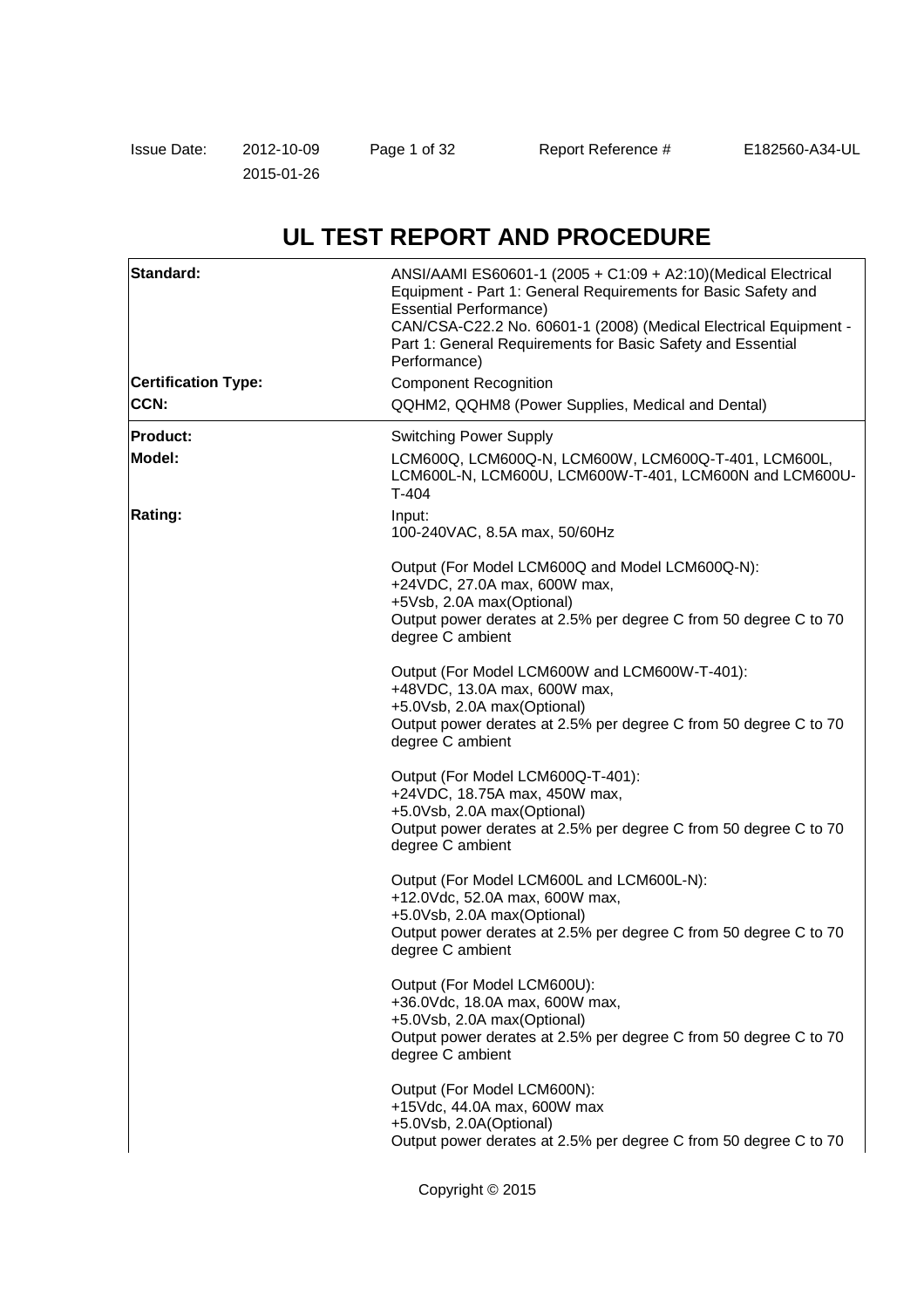| <b>Issue Date:</b> | 2012-10-09<br>2015-01-26           | Page 2 of 32                         | Report Reference #                                                                                                                                          | E182560-A34-UL |  |
|--------------------|------------------------------------|--------------------------------------|-------------------------------------------------------------------------------------------------------------------------------------------------------------|----------------|--|
|                    |                                    | degree C ambient                     |                                                                                                                                                             |                |  |
|                    |                                    |                                      | Output (For Model LCM600U-T-404):<br>$+40$ Vdc, 15.0A max, 600W max<br>Output power derates at 2.5% per degree C from 50 degree C to 70<br>degree C ambient |                |  |
|                    | <b>Applicant Name and Address:</b> | 16TH FL<br>LU PLAZA<br>2 WING YIP ST | ASTEC INTERNATIONAL LTD - PHILIPPINE BRANCH<br>KWUN TONG KOWLOON HONG KONG                                                                                  |                |  |

This is to certify that representative samples of the products covered by this Test Report have been investigated in accordance with the above referenced Standards. The products have been found to comply with the requirements covering the category and the products are judged to be eligible for Follow-Up Service under the indicated Test Procedure. The manufacturer is authorized to use the UL Mark on such products which comply with this Test Report and any other applicable requirements of UL LLC ('UL') in accordance with the Follow-Up Service Agreement. Only those products which properly bear the UL Mark are considered as being covered by UL's Follow-Up Service under the indicated Test Procedure.

The applicant is authorized to reproduce the referenced Test Report provided it is reproduced in its entirety.

UL authorizes the applicant to reproduce the latest pages of the referenced Test Report consisting of the first page of the Specific Technical Criteria through to the end of the Conditions of Acceptability.

Any information and documentation involving UL Mark services are provided on behalf of UL LLC (UL) or any authorized licensee of UL.

Prepared by: Michael Wetherington Reviewed by: Calvin Tang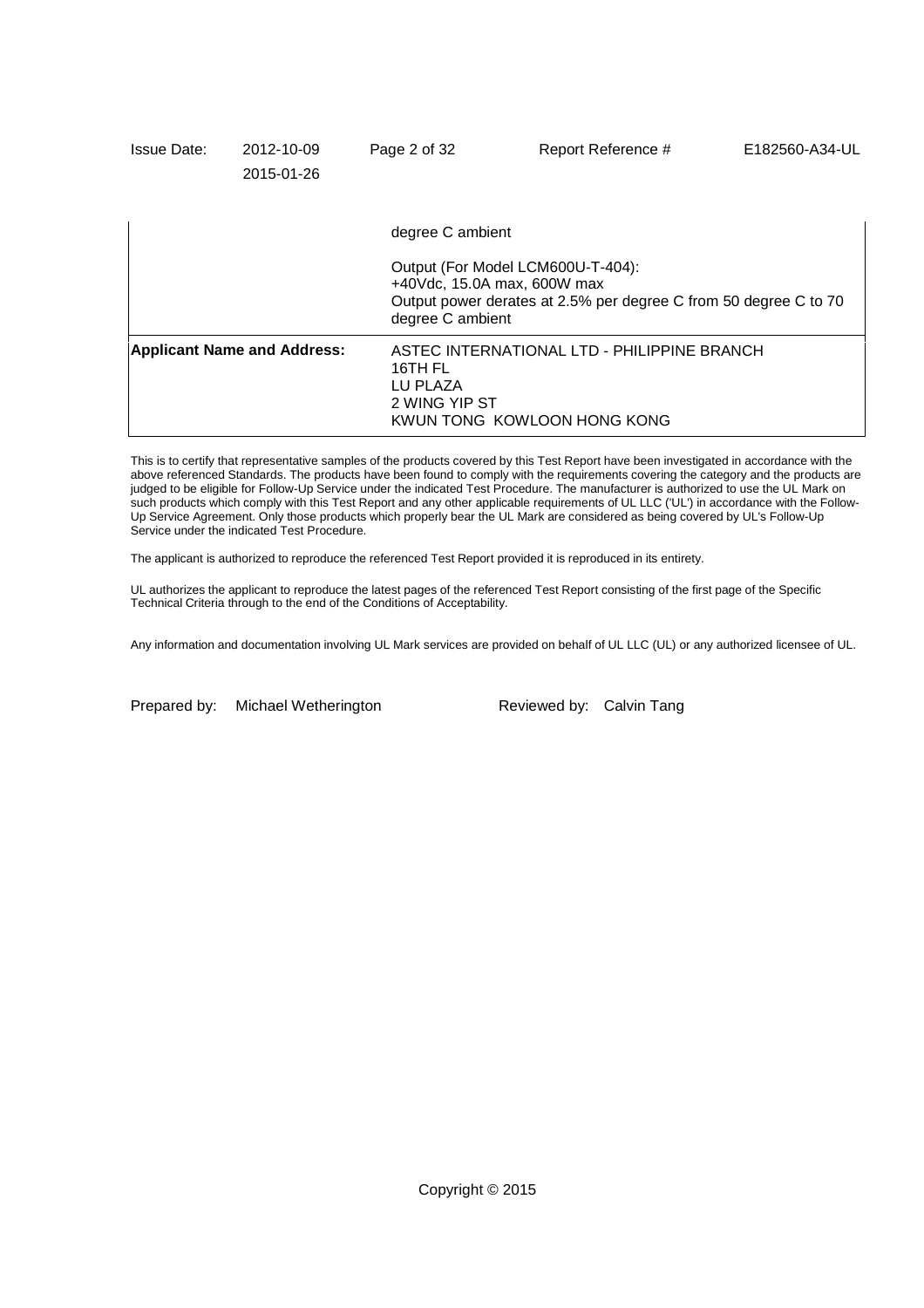| Issue Date: | 2012-10-09 | Page 3 of 32 |
|-------------|------------|--------------|
|             | 2015-01-26 |              |

### Report Reference # E182560-A34-UL

## **Supporting Documentation**

The following documents located at the beginning of this Procedure supplement the requirements of this Test Report:

- A. Authorization The Authorization page may include additional Factory Identification Code markings.
- B. Generic Inspection Instructions
	- i. Part AC details important information which may be applicable to products covered by this Procedure. Products described in this Test Report must comply with any applicable items listed unless otherwise stated in the body of this Test Report.
	- ii. Part AE details any requirements which may be applicable to all products covered by this Procedure. Products described in this Test Report must comply with any applicable items listed unless otherwise stated in the body of each Test Report.
	- iii. Part AF details the requirements for the UL Certification Mark which is not controlled by the technical standard used to investigate these products. Products are permitted to bear only the Certification Mark(s) corresponding to the countries for which it is certified, as indicated in each Test Report.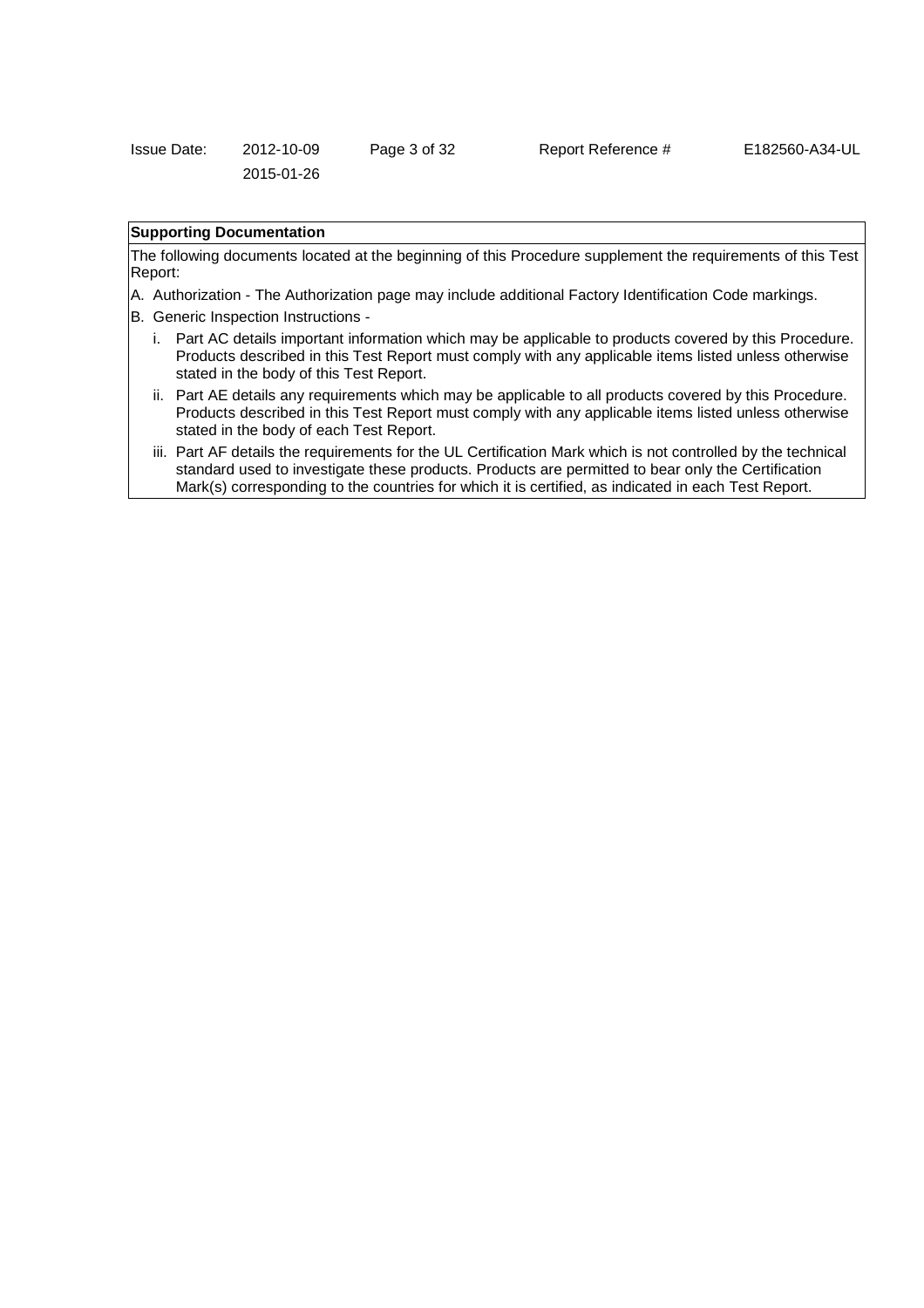| <b>Issue Date:</b> | 2012-10-09 | Page 4 of 32 |  |
|--------------------|------------|--------------|--|
|                    | 2015-01-26 |              |  |

#### **Product Description**

This unit is a medical switching mode power supply for building-in which has been evaluated for use in Class I medical application. Unit provided with an insulation transformer and all components are mounted on 94V-0 PWB.

#### **Model Differences**

Model LCM600W is similar to Model LCM600Q excepted for the different output voltage, power transformer and minor change of PCB layout (not affecting insulation).

Model LCM600Q-T-401 is similar to Model LCM600Q excepted for the output rating.

Model LCM600L is similar to Model LCM600Q excepted for the different output voltage, power transformer T801, turns of secondary winding of auxiliary transformer T101, output choke L302.

Model LCM600L-N is similar to model LCM600L except for the DC fan.

Model LCM600U is identical to Model LCM600L excepted for different T801 and secondary output (T101 is same is LCM600Q).

Model LCM600W-T-401 is identical to Model LCM600W excepted for the number of output terminals. LCM600W have 2 while LCM600W-T-401 have 4.

Model LCM600Q-N is similar to Model LCM600Q excepted for the fan and cover.

Model LCM600N is similar to Model LCM600Q excepted for the different output voltage, power transformer T801 and the Insulator between T801 core and HTSK\_ PRI (option).

Model LCM600U-T-404 is identical to Model LCM600U except for model designation, output rating, input wiring assembly and PCB lay-out to meet the new creepage and clearance required by the customer which are higher than the medical requirement. Between Primary and Secondary (except for optocouplers): Minimum 12 mm. creepage and minimum 7 mm. clearance. Between Secondary and PE: Minimum 5.0 mm. creepage and minimum 2.28 mm. clearance. Between Line and Neutral: Minimum 4.0 mm. creepage.

#### **Technical Considerations**

- Classification of installation and use : For built-in
- Device type (component/sub-assembly/ equipment/ system) : Component
- Intended use (Including type of patient, application location) : Recognized power supply for medical equipment usage
- Mode of operation : Continuous
- Supply connection : To be evaluated in end product.
- Accessories and detachable parts included : None
- Other options include : None
- The product was investigated to the following additional standards:: CAN/CSA-C22.2 No. 60601-1 (2008) (Medical Electrical Equipment - Part 1: General Requirements for Basic Safety and Essential Performance) (includes National Differences for Canada), ANSI/AAMI ES60601-1 (2005 + C1:09 + A2:10) (Medical Electrical Equipment - Part 1: General Requirements for Basic Safety and Essential Performance) - Edition 1 - Revision Date 2012/01/01,
- The product was not investigated to the following standards or clauses:: Biocompatibility (ISO 10993- 1), Clause 14, Programmable Electronic Systems, Electromagnetic Compatibility (IEC 60601-1-2)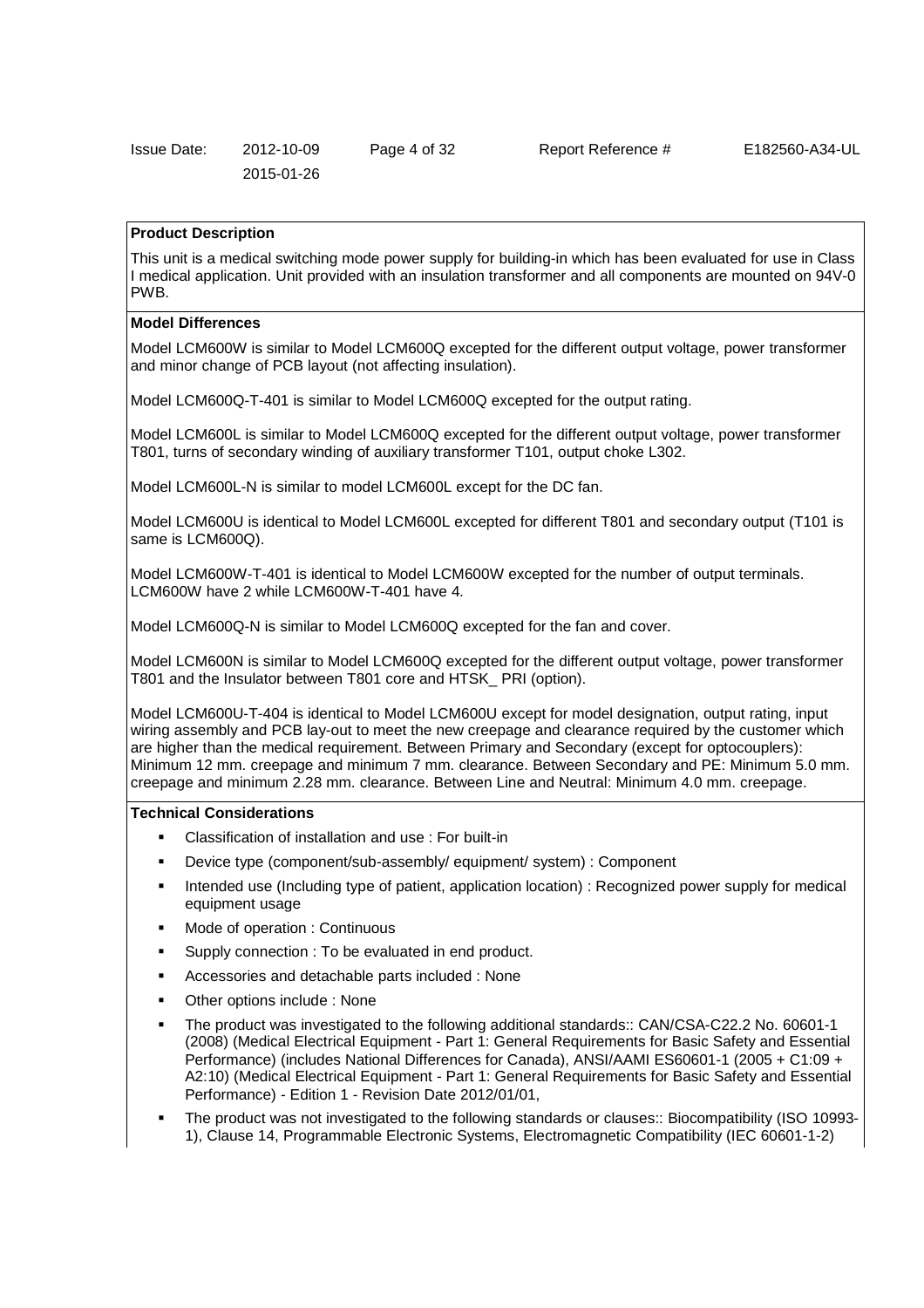- The degree of protection against harmful ingress of water is:: Ordinary
- The mode of operation is:: Continuous
- The product is suitable for use in the presence of a flammable anesthetics mixture with air or oxygen or with nitrous oxide:: No
- LCM600Q was also tested at inhibit mode (fan off/ stop condition) at 50°C ambient temperature.

#### **Engineering Conditions of Acceptability**

For use only in or with complete equipment where the acceptability of the combination is determined by UL LLC. When installed in an end-product, consideration must be given to the following:

- This power supply has been judged on the basis of the required creepage and clearances in the First Edition of the Standard for Medical Electrical Equipment, ANSI/AAMI ES 60601-1, Sub clause 8.9.
- This power supply has been evaluated as a Class I, continuous operation, ordinary Equipment and has not been evaluated for use in the presence of a flammable anesthetic mixture with air, oxygen, or nitrous oxide. An additional evaluation shall be made if the power supply is intended for use in other than Class I equipment.
- This power supply was tested on a 20A branch circuit. If used on a branch circuit greater than this, additional testing may be necessary.
- The power supply was evaluated as 2 MOPP between Primary to Secondary and 1 MOPP from Primary to Earth see insulation diagram for details.
- Consideration should be given to measuring the temperatures on power electronic components and transformer windings when the power supply is installed in the end use equipment. The primary transformer (T101, T801 and T302) incorporates a Class 155 (F) insulation system.
- The secondary circuit of this power supply has not been evaluated for patient connected applications.
- The maximum ambient temperature need to refer to enclosure 6-01 for details.
- The following tests shall be performed in the end-product evaluation: Earthing and Potential Equalization Test, Temperature Test, Dielectric Voltage Withstand Tests, and Leakage Current Test.
- The maximum working voltage present is 422.7 V rms; 681Vpk; 1122Vpk-pk. (Refer to report E182560-A25) The electric strength tests in the end-product shall be based on this value.
- This power supply shall be installed in compliance with the enclosure, mounting, spacing, casualty, markings and segregation requirements of the end use application.
- "Voltage or charge limitation" may need to reconsider if additional EMC filter is provided between appliance inlet/ power cord to the product.
- A suitable Mechanical, Electrical and Fire enclosure shall be provided in the end-use product.
- This power supply is operated up to 3000m above sea level as declared by manufacturer.
- Separation from secondary to earth need to evaluated in end product.
- End product Risk Management Process to include consideration of requirements specific to the Power Supply.
- The input and output connectors are not suitable for field connection.
- Proper bonding to the end-product main protective earthing termination is required.
- End product Risk Management Process to consider the need for simultaneous fault condition testing.
- End product Risk Management Process to consider the need for different orientations of installation during testing.
- End product to determine the acceptability of risk in conjunction to insulation to resistance to heat,